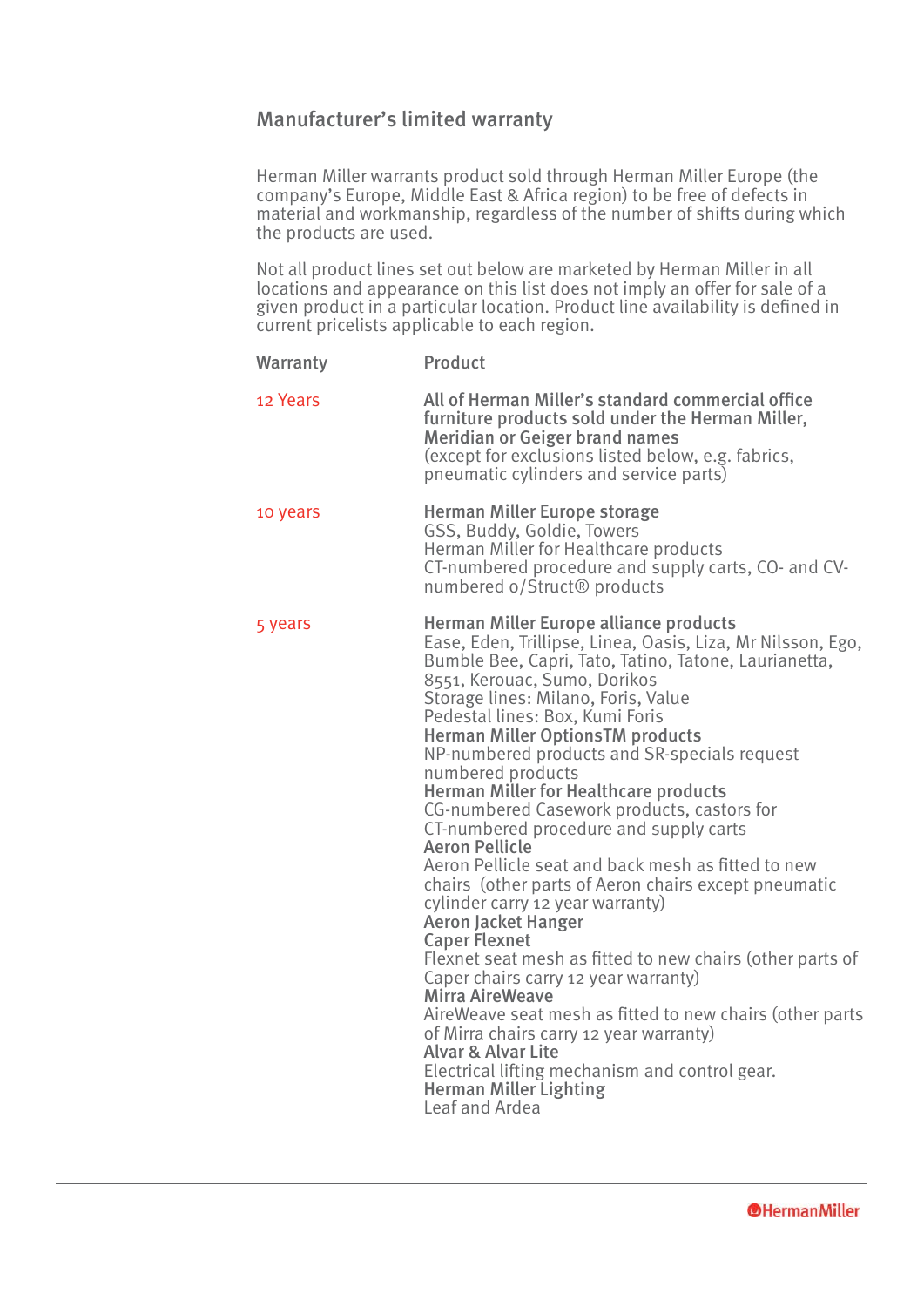| 3 years | All service parts<br>All fabrics, vinyl and leathers<br>Gas lift cylinders - Pneumatic cylinders as fitted to new<br>chairs |
|---------|-----------------------------------------------------------------------------------------------------------------------------|
| 1 year  | Herman Miller Design on Textile (DOT™)<br><b>Lifework Portfolio</b><br>Airia, Airia media cabinet, Enchord, Enchord mobile  |

cabinet, Sense, Sense media cabinet, Cognita storage

Warranty statement applicable to all products

bench

The warranty period runs from the date of purchase and applies only to original purchasers who acquire their products new from Herman Miller, or a Herman Miller authorised dealer.

If a product, part or component is found to contain defects in material or workmanship within the applicable warranty period, Herman Miller will, at its option and free of charge, repair or replace it with the same or comparable product.

A valid claim may be made during the warranty period provided that the relevant product, part or component has been installed and maintained according to Herman Miller's published instructions and has not been subjected to unreasonable use or any modifications.

## **Exclusions**

Herman Miller's warranty does not cover:

- defect or failure resulting from normal wear and tear;
- consumable products such as light bulbs;<br>extrain electronic products such as electronic
- certain electronic products such as electronic fans or keyless locking mechanisms;
- the matching of the colours, grains or textures of natural materials;
- the colourfastness or the matching of colours of textiles, including an exact match to cuttings, swatch cards, or printed or electronic reproductions;
- the purchaser's own fabrics (COM) or any other purchaser's supplied materials.

In addition, the following features of natural materials are not considered defects and would not be dealt with under warranty:

- changes in wood colour due to ageing or exposure to light;<br>• a patural variations in wood grain or figure or the presence of
- natural variations in wood grain or figure or the presence of character marks;
- marks, scars or wrinkles occurring in leather:
- veins, marks, voids fissures or cracks found in stone.

Except as stated above, all conditions, warranties and representations, whether express or implied, statutory or otherwise, are excluded in relation to the products.